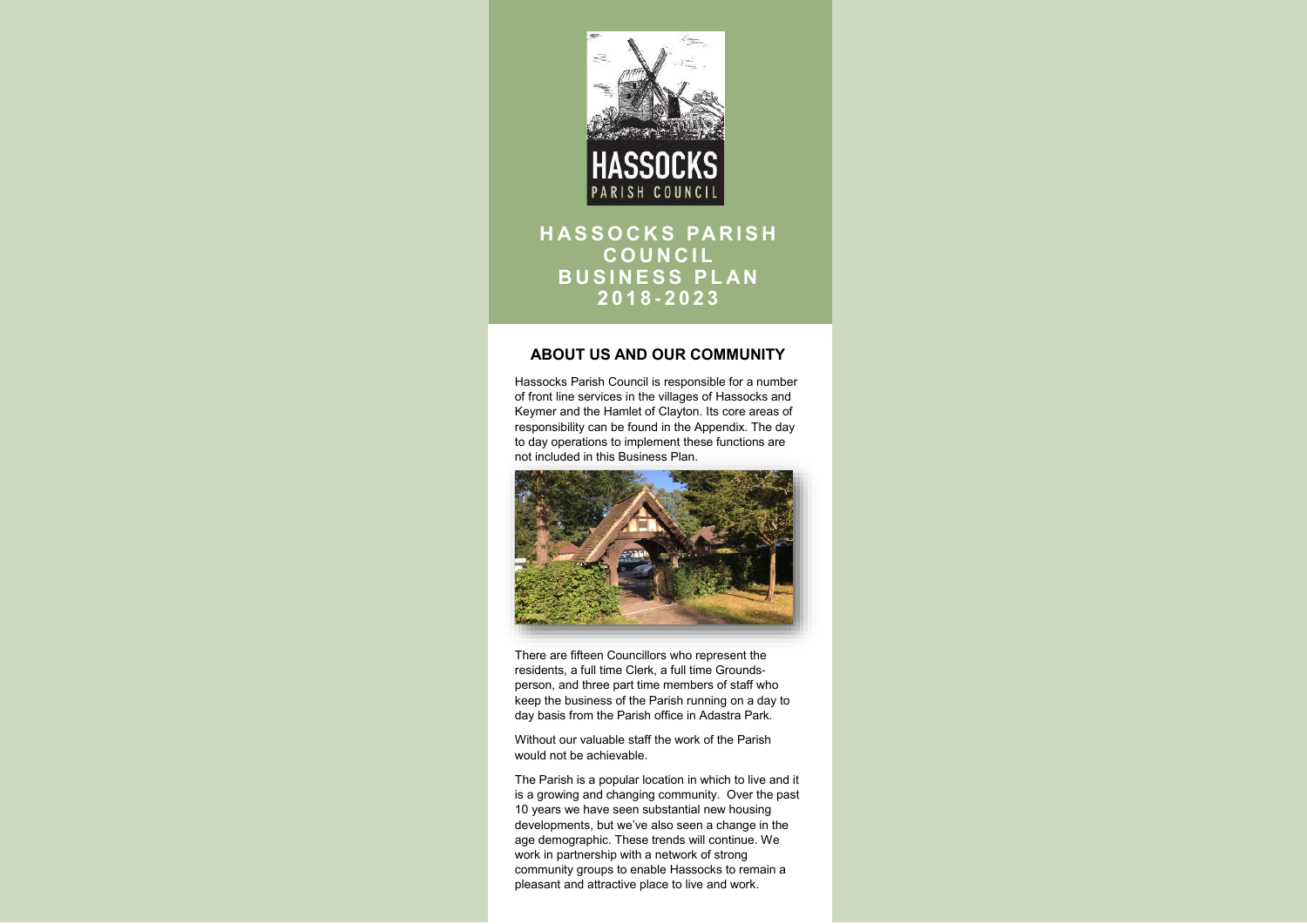# **Funding the work of the Parish Council** surroundings, built to very high standards of

The work of the Parish Council is funded by the Precept via the Council Tax, plus other revenues generated through the hiring out of sport facilities in Adastra Park, Burial Ground fees and allotment rental.

# **THE PURPOSE OF THE BUSINESS PLAN**

The 5 Year Business Plan sets out the areas additional to day to day operations, on which the Council proposes to focus for the ongoing benefit of the community. It will be subject to regular review and monitoring.

Our Plan is the result of significant, skilled work by Parish Councilors and co-opted community members, with the assistance of professional advice.

The plan is divided into six key areas: Our Neighbourhood Plan. Engaging with the Community A great place to live, work and enjoy A Parish for all Connecting our Village. Our Staff and Ourselves

## **NEIGHBOURHOOD PLAN**

The Localism Act 2011 gave Councils the opportunity to develop a Neighbourhood Plan for their communities.

Following extensive public consultation and refinement, the Plan was submitted to Mid Sussex District Council in 2016. The plan was reviewed during 2018 to include changes resulting from the newly adopted District Plan and will be consulted on in early 2019.

**AIM:** To ensure we can sustain a vibrant Parish within a countryside setting and to keep the Neighbourhood Plan up to date in line with statutory requirements, once it has been adopted by Mid Sussex District Council.

#### **Objectives:**

**Section 106 ; contributions can be sought from** developers towards the costs of providing community and social infrastructure, as a result of a new development taking place. This **funding** is commonly known as '**Section 106**'.



- 1.Continue to engage with the residents to keep the plan relevant.
- 2.Preserve and enhance the rural character and biodiversity of the Parish and its historic buildings, maintaining gaps to neighbouring towns and villages and having regard to the proximity of the Parish to the South Downs National Park and its biodiversity.
- 3.Ensure all sections of the community have access to key local services including education, health, community services, sporting, cultural, religious, performing and social clubs, groups andshops.
- 4.Stress with developers the need for appropriately sized, affordable and sustainable housing, developed in sympathy with the village and its

design, construction and energy and water efficiency.

- 5.Seek opportunities to develop the centre of the village to form a distinctive social hub.
- 6.Strive to maintain the visual gaps between Hassocks, Burgess Hill, Ditchling and Hurstpierpoint and improve recreational and wild spaces within the village.
- 7.Continue to oppose any development from encroaching within the South Downs National Park other than in connection with agriculture or tourism in line with SDNP policies.
- 8.Obtain funding from Community Infrastructure Levies and press for appropriate Section 106 agreements with developers.
- 9.Explore opportunities for acquisition of community assets and land for recreational spaces or allotments if demand exists for the latter.

## **ENGAGING WITH THE COMMUNITY**

**AIM:** To engage with all sections of the community through a variety of appropriate and effective channels of communication in order to build a strong sense of community and a culture of delivering services in partnership.

#### **Objectives:**

- 1.Become more active and supportive of local initiatives and projects.
- 2.Ensure Hassocks, Keymer and Clayton residents and businesses are kept informed and updated on a regular basis about initiatives being undertaken by the Parish Council and its partners.
- 3.Explore appropriate and frequent methods of communicating with all sections of the community.
- 4.Review our branding and website and maximise its use as a communications tool.
- 5.Research the needs of the community and encourage feed back and participation.
- 6.Improve accessibility of Parish Councillors through engagement with the community.
- 7.Seek grant funding to provide seed money for new projects to assist wellbeing organisations to provide services directly to Hassocks residents.

#### **A GREAT PLACE TO WORK AND LIVE**

**AIM:** To invest in maintaining, improving and developing facilities and assets to ensure that Hassocks continues to be a great place to live, work and enjoy.

#### **Objectives:**

- 1.Research, develop and fund a master plan for Adastra Park and ensure that current and future needs of all residents are met. This will include undertaking a strategic review of public hire space and develop a plan for the next 5-10 years.
- 2.Ensure the efficient maintenance of the Adastra Park and Adastra Pavilion and maximise their appropriate use.
- 3.Continue to work with outside organisations, for example HKD Transition, to develop greener solutions for the assets that the council manages and to collaborate with organisations that promote environmental initiatives within the community
- 4.We will continue to invest in our tree planting scheme, floral and plant displays throughout the village.

#### **A PARISH FOR ALL**

**AIM:** To ensure the needs of all sections of the community are considered when the Parish Council allocates financial resources .

## **Objectives:**

- 1.Continue to engage with the youth of our Parish with regard to the provision of services for younger residents.
- 2.Research the needs of older residents ensuring the services we provide assist in making our community more inclusive.
- 3.Ensure all residents with any disability are able to access our services and facilities.
- 4.Encourage diversity and understanding by supporting projects which promote the local economy and tourism.
- 5.Work with Mid Sussex District Council to support the growth of the wider economy.

## **CONNECTING OUR VILLAGE**

**AIM:** To promote sustainable transport links by advocacy/lobbying the responsible authorities ensuring the village is accessible for all residents and visitors.

#### **Objectives:**

- 1.Support improvements to transport links between villages.
- 2.Engage with bus companies and all appropriate partners for improved services to Brighton, Haywards Heath and the hospitals.
- 3.Work with partners to lobby for improvements to Hassocks Station and for the provision of appropriate train services.
- 4.Lobby WSCC and the police for appropriate traffic calming measures, and to consider contributing to the costs of improvements.
- 5.Promote an increase in walking and cycling, through improvements in the environments for these modes of transport, in partnership with WSCC.
- 6.Work with partners to create safe cycling routes between Hassocks, Clayton and Hurstpierpoint.
- 7.Explore the creation of a safe cycle way to the east of the railway between Hassocks and Burgess Hill.
- 8.Promote a 'Nature Trail' by collaborating with community partnerships.
- 9.Seek to develop an interchange Hub at Hassocks Station with partners through the provision of off street parking and an improved east west bus service linking nearby villages.

## **OUR STAFF AND OURSELVES**

**AIM:** The Council will support and enable staff to work effectively as a team together with Councillors, to maximise the service to the Community.

#### **Objectives:**

- 1.Budget to provide the financial resources to enable us to implement the Business Plan.
- 2.Where appropriate, deliver larger projects through external support to enable staff to maintain existing operations.
- 3.Endeavour to ensure decisions made by the Council take into account the work load of staff.
- 4.Invest in continuous professional development for the Clerk and the staff.
- 5.Encourage development for Councillors and committees in line with the "Good Councillor's Guide".